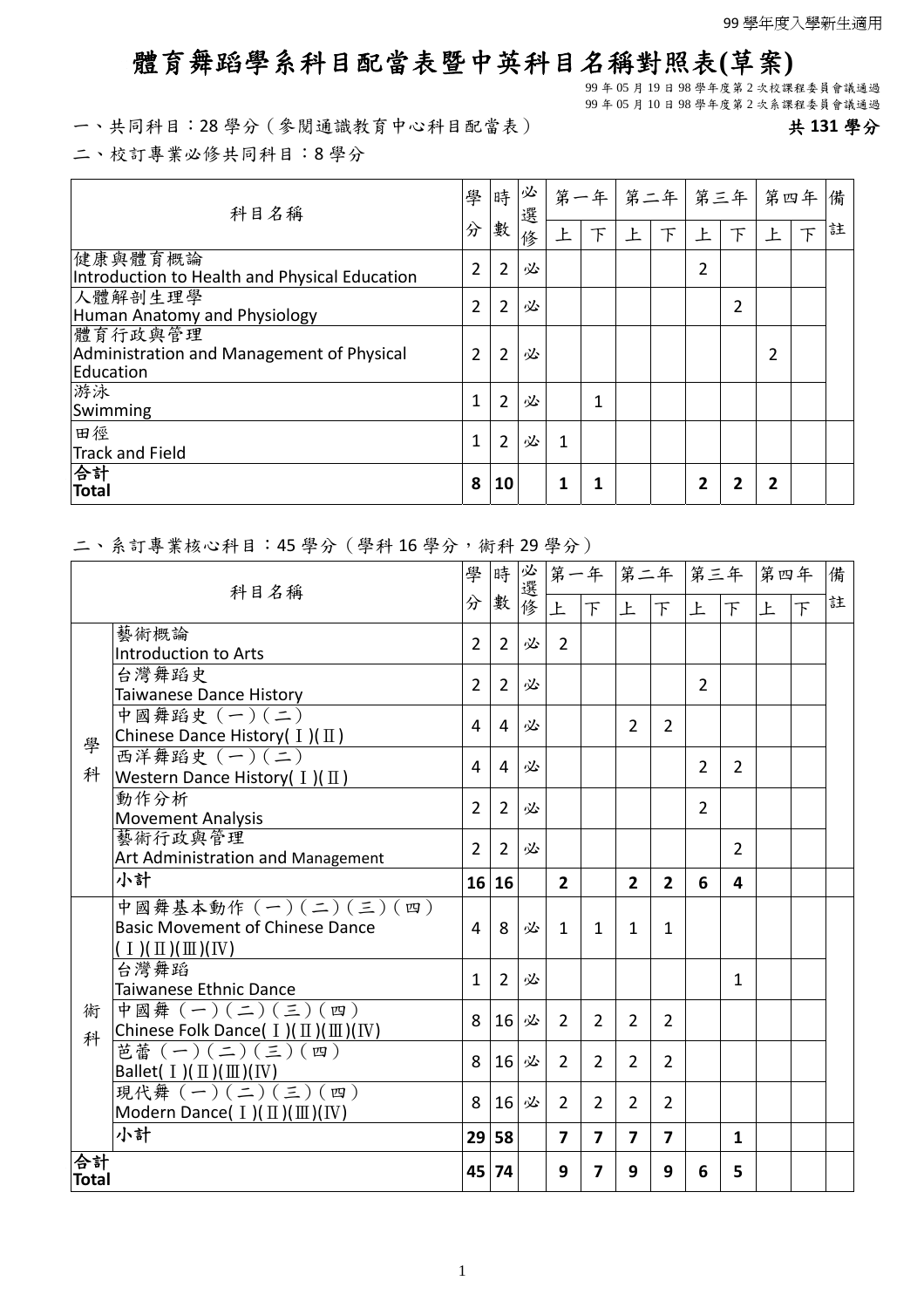三、系訂必修科目:38 學分(學科 4 學分,術科 34 學分)

|                    | 科目名稱                                                                                                                                 |   | 時 數            |   |                |                | 第一年 第二年 第三年    |                    |                |                         | 第四年          |                | 備註                        |
|--------------------|--------------------------------------------------------------------------------------------------------------------------------------|---|----------------|---|----------------|----------------|----------------|--------------------|----------------|-------------------------|--------------|----------------|---------------------------|
|                    |                                                                                                                                      | 分 |                |   | 上              | F              | 上              | $\vert \top \vert$ | 上              | 下                       | 上            | $\top$         |                           |
|                    | 舞蹈課程設計<br>Dance Curriculum Design                                                                                                    | 2 | $\overline{2}$ | 必 |                |                | $\overline{2}$ |                    |                |                         |              |                |                           |
| 學<br>科             | 舞蹈教學法<br>Dance Pedagogy                                                                                                              | 2 | $\overline{2}$ | 必 |                |                |                | 2                  |                |                         |              |                |                           |
|                    | 小計                                                                                                                                   | 4 | 4              |   |                |                | $\overline{2}$ | $\overline{2}$     |                |                         |              |                |                           |
|                    | 舞蹈音樂 (一)(二)<br>Dance Music( $I$ )( $\text{II}$ )                                                                                     | 2 | 4              | 必 | $\mathbf{1}$   | 1              |                |                    |                |                         |              |                |                           |
|                    | 舞蹈即興 (一)(二)<br>Dance Improvisation( $I$ )( $\text{II}$ )                                                                             | 2 | 4              | 必 | 1              | 1              |                |                    |                |                         |              |                |                           |
|                    | 舞蹈創作 (一、二)<br>Dance Choreography( $I$ )( $\text{II}$ )                                                                               | 2 | 4              | 必 |                |                | $\mathbf{1}$   | 1                  |                |                         |              |                |                           |
|                    | 演出實習 (一)(二)(三)(四)<br>Dance Practicum( $I$ )( $\mathbb{II}$ )( $\mathbb{II}$ )( $\mathbb{IV}$ )                                       | 4 | 8              | 必 |                |                | $\mathbf{1}$   | $\mathbf{1}$       | $\mathbf{1}$   | 1                       |              |                |                           |
|                    | 舞蹈教學 (一)(二)(三)(四)<br>Instruction in Dance ( $I$ )( $\mathbb{II}$ )( $\mathbb{II}$ )( $\mathbb{IV}$ )                                 | 4 | 8              | 必 |                |                |                |                    | $\mathbf{1}$   | $\mathbf{1}$            | $\mathbf{1}$ | $\mathbf{1}$   | 2選1                       |
|                    | 舞蹈編創 (一) (二) (三) (四)<br>Dance Composition (I \ II \ III \ IV)                                                                        |   |                |   |                |                |                |                    |                |                         |              |                |                           |
|                    | 專長主修技巧—芭蕾(一)(二)(三)(四)<br>Dance Major: Ballet ( $I$ )( $\text{II}$ )( $\text{III}$ )( IV)                                             |   | 11 22          | 必 |                |                |                |                    | 3              | 3                       | 3            | $\overline{2}$ |                           |
| 術                  | 專長主修技巧–現代舞(一)(二)(三)(四)<br>Dance Major: Modern Dance<br>$(1)(\Pi)(\Pi)(IV)$                                                           |   | 11 22 必        |   |                |                |                |                    | $\overline{3}$ | $\overline{3}$          | 3            | $\overline{2}$ | 3選1                       |
| 科                  | 專長主修技巧—中國舞(一)(二)(三)(四)<br>Dance Major: Chinese Folk Dance<br>$(1)(\mathbb{I})(\mathbb{I})(\mathbb{N})$                               |   | 11 22 必        |   |                |                |                |                    | 3              | 3                       | 3            | $\overline{2}$ |                           |
|                    | 專長副修技巧—古典芭蕾舞<br>$(-)(\underline{-})(\underline{z})(\underline{w})$<br><b>Ballet</b><br>Dance Minor: Classical<br>$(1)(\Pi)(\Pi)(IV)$ |   | $4$  8 必       |   |                |                |                |                    | $\mathbf{1}$   | $\mathbf{1}$            | $\mathbf{1}$ | 1              | 3選2                       |
|                    | 專長副修技巧–當代舞蹈<br>$(-)(\leq)(\leq)(\mathfrak{m})$<br>Dance Minor: Contemporary Dance<br>I $(\Pi)(\Pi)(\Pi)(IV)$                         | 4 | 8              | 必 |                |                |                |                    | $\mathbf{1}$   | 1                       | 1            | 1              | (不能與<br>主修重<br>覆,最<br>後一學 |
|                    | 專長副修技巧––民間舞<br>$(-)(\leq)(\leq)(\mathfrak{w})$<br>Dance Minor: Chinese Ethnic Dance<br>$(1)(\Pi)(\Pi)(N)$                            | 4 | 8              | 必 |                |                |                |                    | $\mathbf{1}$   | 1                       | 1            | 1              | 期3選<br>1)                 |
|                    | 畢業製作 (一) (二)<br>Final Performance Production for Graduation<br>$($ I $)($ II $)$                                                     | 2 | $\overline{4}$ | 必 |                |                |                |                    |                |                         | 1            | 1              |                           |
|                    | 小計                                                                                                                                   |   | 34 68          |   | $\overline{2}$ | $\overline{2}$ | $\overline{2}$ | $\mathbf{2}$       | 7              | $\overline{\mathbf{z}}$ | 7            | 5              |                           |
| 合計<br><b>Total</b> |                                                                                                                                      |   | 38 72          |   | $\overline{2}$ | $\overline{2}$ | 4              | 4                  | $\overline{7}$ | 7                       | 7            | 5              |                           |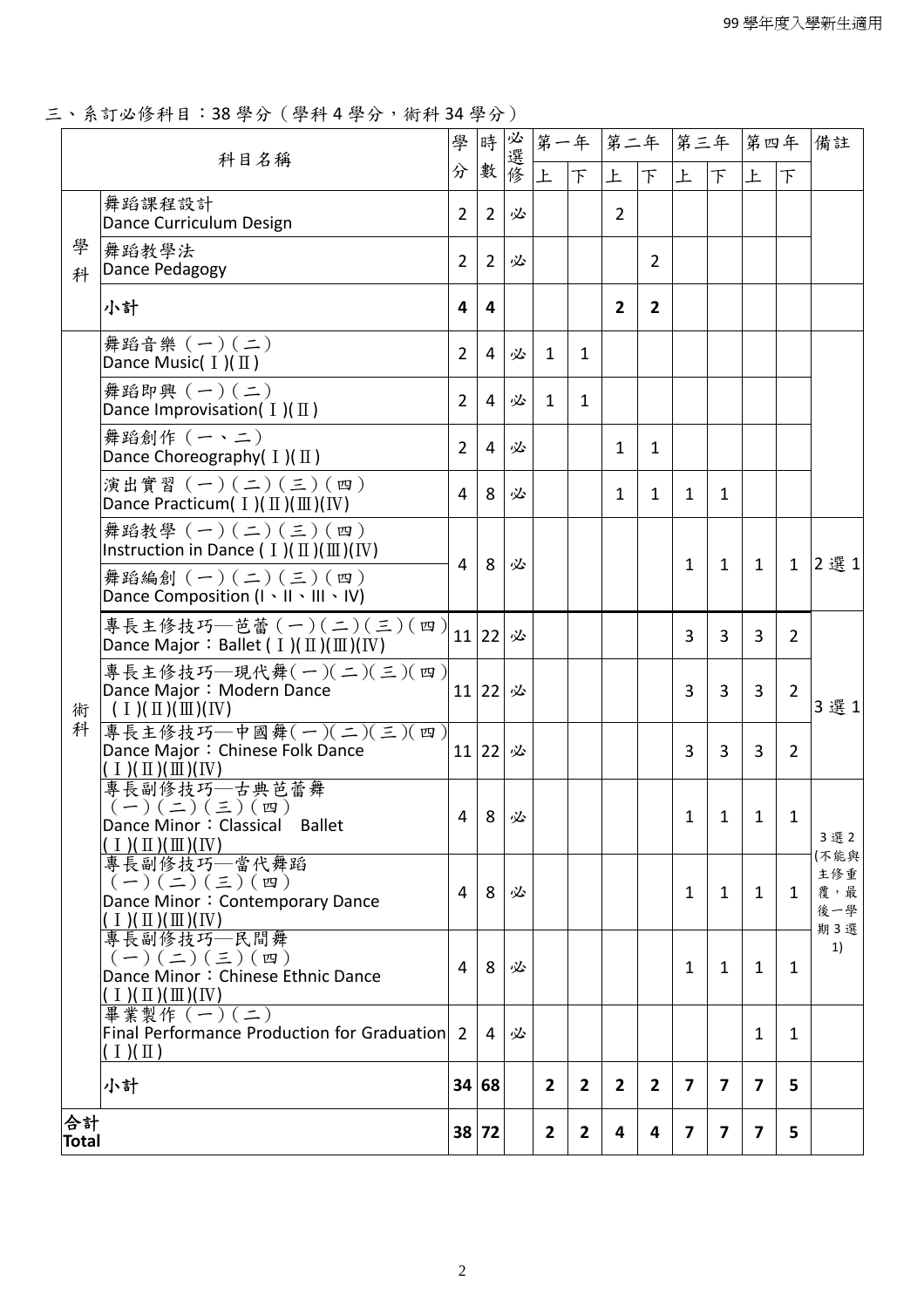## 四、系訂選修科目:12 學分(學科 8 學分,術科 4 學分)

|         |                                             |   |               |                                              | 學              | 時              |     |   | 第一年 |   | 第二年 | 第三年 |        | 第四年            |   | 備 |
|---------|---------------------------------------------|---|---------------|----------------------------------------------|----------------|----------------|-----|---|-----|---|-----|-----|--------|----------------|---|---|
|         | 科                                           | 目 | $\mathcal{Z}$ | 稱                                            | 分              | 數              | 必選修 | 上 | 下   | 上 | F   | 上   | $\top$ | 上              | F | 註 |
|         | 美學                                          |   |               |                                              | $\overline{2}$ | $\overline{2}$ | 選   |   |     |   |     |     |        |                |   |   |
|         | Aesthetics<br>教育概論                          |   |               |                                              |                |                |     |   |     |   |     |     |        |                |   |   |
|         | <b>Introduction of Education</b>            |   |               |                                              | $\overline{2}$ | $\overline{2}$ | 選   |   |     |   |     |     |        |                |   |   |
|         | 教育心理學概論                                     |   |               |                                              |                |                |     |   |     |   |     |     |        |                |   |   |
|         | Education                                   |   |               | Introduction of Psychological Foundations of | $\overline{2}$ | $\overline{2}$ | 選   |   |     |   |     |     |        |                |   |   |
|         | 舞蹈教育理論與實務                                   |   |               |                                              |                |                |     |   |     |   |     |     |        |                |   |   |
|         | Theory and Practice of Dance Education      |   |               |                                              | $\overline{2}$ | $\overline{2}$ | 選   |   |     |   |     |     |        |                |   |   |
|         | 兒童舞蹈教育                                      |   |               |                                              | $\overline{2}$ | $\overline{2}$ | 選   |   |     |   |     |     |        |                |   |   |
|         | Dance Education for Children<br>論文寫作技巧      |   |               |                                              |                |                |     |   |     |   |     |     |        |                |   |   |
|         | <b>Skills for Essay Writing</b>             |   |               |                                              | $\overline{2}$ | $\overline{2}$ | 選   |   |     |   |     |     |        | $\overline{2}$ |   | 學 |
| 舞蹈與教育課群 | 學校行政理論與實務                                   |   |               |                                              | $\overline{2}$ | $\overline{2}$ | 選   |   |     |   |     |     |        |                |   |   |
|         | 班級經營                                        |   |               | Theory and Practice of School Administration |                |                |     |   |     |   |     |     |        |                |   |   |
|         | Classroom Management                        |   |               |                                              | $\overline{2}$ | $\overline{2}$ | 選   |   |     |   |     |     |        |                |   |   |
|         | 人際關係與溝通技巧                                   |   |               |                                              |                |                |     |   |     |   |     |     |        |                |   |   |
|         | Interpersonal Relationships and             |   |               |                                              | $\overline{2}$ | $\overline{2}$ | 選   |   |     |   |     |     |        |                |   |   |
|         | Communication Skills                        |   |               |                                              |                |                |     |   |     |   |     |     |        |                |   |   |
|         | 行為改變技術<br><b>Behavioral Modification</b>    |   |               |                                              | $\overline{2}$ | $\overline{2}$ | 選   |   |     |   |     |     |        |                |   |   |
|         | 教師說話技巧                                      |   |               |                                              |                |                |     |   |     |   |     |     |        |                |   |   |
|         | Teacher' s Speaking Skills                  |   |               |                                              | $\overline{2}$ | $\overline{2}$ | 選   |   |     |   |     |     |        |                |   |   |
|         | 舞蹈治療                                        |   | $\mathbf{1}$  | $\overline{2}$                               | 選              |                |     |   |     |   |     |     |        |                |   |   |
|         | Dance Therapy<br>幼兒體能遊戲                     |   |               |                                              |                |                |     |   |     |   |     |     |        |                |   |   |
|         | Physical Activities for Pre-school Children |   |               |                                              | 1              | $\overline{2}$ | 選   |   |     |   |     |     |        | $\mathbf{1}$   |   | 術 |
|         | 兒童劇場                                        |   |               |                                              | $\mathbf{1}$   | $\overline{2}$ | 選   |   |     |   |     |     |        |                |   |   |
|         | Theatre for Children<br>美學                  |   |               |                                              |                |                |     |   |     |   |     |     |        |                |   |   |
|         | Aesthetics                                  |   |               |                                              | $\overline{2}$ | $\overline{2}$ | 選   |   |     |   |     |     |        |                |   |   |
|         | 歌劇鑑賞                                        |   |               |                                              | $\overline{2}$ | $\overline{2}$ | 選   |   |     |   |     |     |        |                |   |   |
|         | <b>Appreciation of Opera</b>                |   |               |                                              |                |                |     |   |     |   |     |     |        |                |   |   |
|         | 大眾傳播理論與實務                                   |   |               | Theory and Practice of Mass Communication    | $\overline{2}$ | $\overline{2}$ | 選   |   |     |   |     |     |        |                |   |   |
|         | 舞蹈行銷                                        |   |               |                                              | $\overline{2}$ | $\overline{2}$ | 選   |   |     |   |     |     |        |                |   |   |
|         | Dance Marketing                             |   |               |                                              |                |                |     |   |     |   |     |     |        |                |   |   |
|         | 田野調查<br><b>Field Work</b>                   |   |               |                                              | $\overline{2}$ | $\overline{2}$ | 選   |   |     |   |     |     |        |                |   |   |
|         | 舞蹈名作欣賞                                      |   |               |                                              |                |                |     |   |     |   |     |     |        |                |   |   |
| 舞蹈      | Appreciation of Dance Masterpieces          |   |               |                                              | $\overline{2}$ | $\overline{2}$ | 選   |   |     |   |     |     |        |                |   |   |
| 與文      | 藝文活動行銷與傳播                                   |   |               |                                              |                |                | 選   |   |     |   |     |     |        | $\overline{2}$ |   | 學 |
| 化       | and Cultural Activities                     |   |               | Marketing and Mass Communication for Arts    | $\overline{2}$ | $\overline{2}$ |     |   |     |   |     |     |        |                |   |   |
| 課       | 舞譜                                          |   |               |                                              | $\overline{2}$ | $\overline{2}$ | 選   |   |     |   |     |     |        |                |   |   |
| 群       | Dance Notation                              |   |               |                                              |                |                |     |   |     |   |     |     |        |                |   |   |
|         | 舞蹈評論<br>Dance Criticism                     |   |               |                                              | $\overline{2}$ | $\overline{2}$ | 選   |   |     |   |     |     |        |                |   |   |
|         | 舞蹈與儀式                                       |   |               |                                              |                |                |     |   |     |   |     |     |        |                |   |   |
|         | Dance and Ritual                            |   |               |                                              | $\overline{2}$ | $\overline{2}$ | 選   |   |     |   |     |     |        |                |   |   |
|         | 舞蹈與身體                                       |   |               |                                              | $\overline{2}$ | $\overline{2}$ | 選   |   |     |   |     |     |        |                |   |   |
|         | Dance and Body<br>舞蹈與文化展演                   |   |               |                                              |                |                |     |   |     |   |     |     |        |                |   |   |
|         | Dance and Cutural Performance               |   |               |                                              | $\overline{2}$ | $\overline{2}$ | 選   |   |     |   |     |     |        |                |   |   |
|         | 世界舞蹈                                        |   |               |                                              | $\mathbf{1}$   | $\overline{2}$ | 選   |   |     |   |     |     |        | $\mathbf{1}$   |   |   |
|         | <b>World Dance</b>                          |   |               |                                              |                |                |     |   |     |   |     |     |        |                |   |   |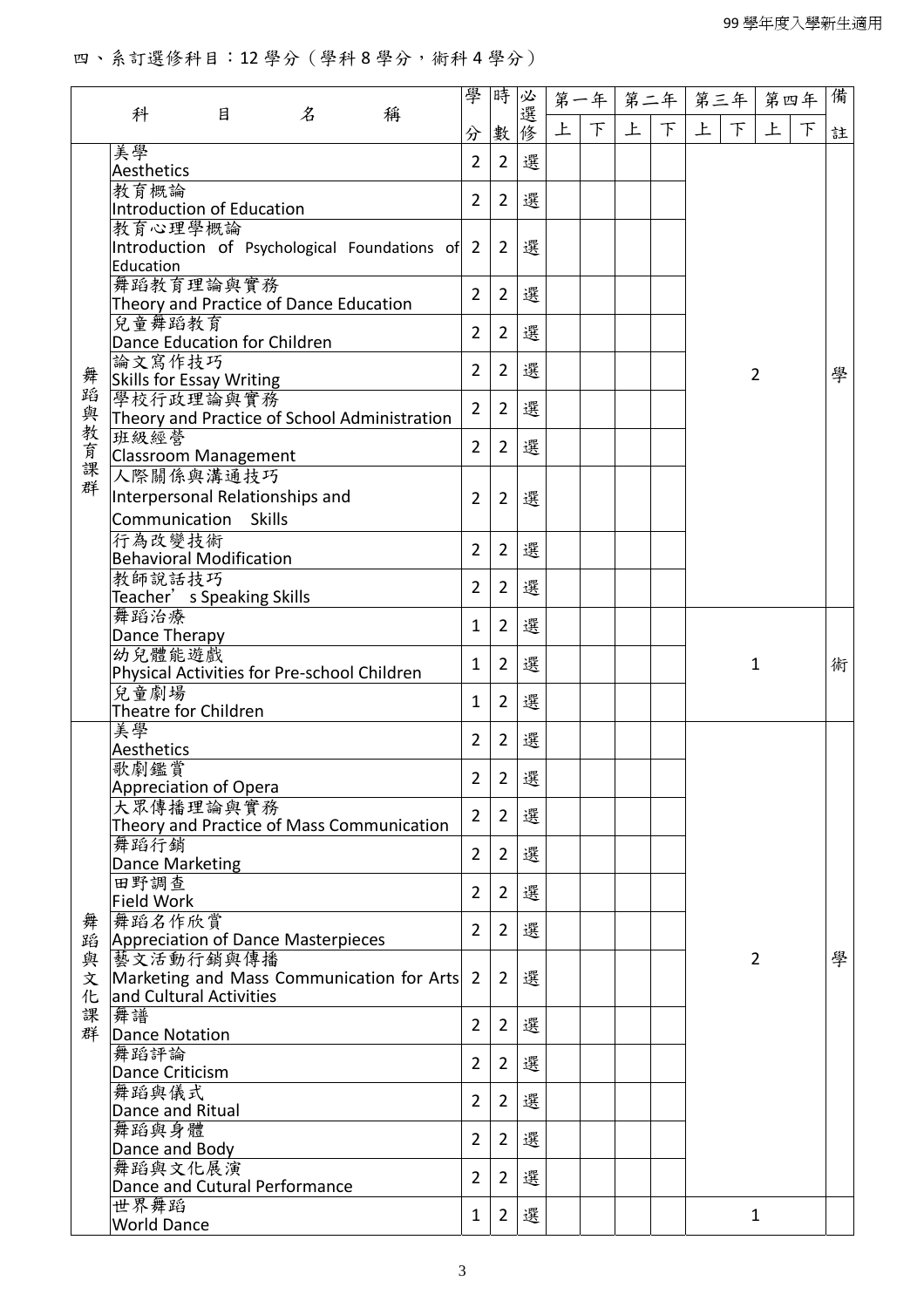|         | 美學                                   |                |                |   |  |  |                |   |
|---------|--------------------------------------|----------------|----------------|---|--|--|----------------|---|
|         | Aesthetics                           | $\overline{2}$ | $\overline{2}$ | 選 |  |  | $\overline{2}$ | 學 |
|         | 舞蹈治療                                 |                |                |   |  |  |                |   |
|         | Dance Therapy                        | 1              | $\overline{2}$ | 選 |  |  |                |   |
|         | 踢踏舞(一)                               |                |                |   |  |  |                |   |
|         | Tap Dance(I)                         | 1              | $\overline{2}$ | 選 |  |  |                |   |
|         | 踢踏舞(二)                               |                |                |   |  |  |                |   |
|         | Tap Dance(II)                        | 1              | $\overline{2}$ | 選 |  |  |                |   |
|         | 爵士舞蹈(一)                              |                |                |   |  |  |                |   |
|         | Jazz Dance(I)                        | $\mathbf{1}$   | $\overline{2}$ | 選 |  |  |                |   |
|         | 爵士舞蹈(二)                              |                |                |   |  |  |                |   |
|         | Jazz Dance(II)                       | $\mathbf{1}$   | $\overline{2}$ | 選 |  |  |                |   |
|         | 運動舞蹈(一)                              |                |                |   |  |  |                |   |
|         | Ballroom Dance(I)                    | 1              | $\overline{2}$ | 選 |  |  |                |   |
|         | 運動舞蹈(二)                              |                |                |   |  |  |                |   |
|         | Ballroom Dance(II)                   | 1              | $\overline{2}$ | 選 |  |  |                |   |
|         | 世界舞蹈(一)                              |                |                |   |  |  |                |   |
|         | World Dance(I)                       | 1              | $\overline{2}$ | 選 |  |  |                |   |
|         | 世界舞蹈(二)                              |                |                |   |  |  |                |   |
|         | World Dance(II)                      | 1              | $\overline{2}$ | 選 |  |  | 1              | 術 |
| 創作與表演課群 | 雙人舞                                  |                |                |   |  |  |                |   |
|         | Partnering Ballet Technique          | 1              | $\overline{2}$ | 選 |  |  |                |   |
|         | 名作實習                                 |                |                |   |  |  |                |   |
|         | Dance Repertory                      | 1              | $\overline{2}$ | 選 |  |  |                |   |
|         | 電腦編舞                                 |                |                |   |  |  |                |   |
|         | Computerized Dance Choreography      | 1              | $\overline{2}$ | 選 |  |  |                |   |
|         | 舞蹈音樂製作                               |                |                |   |  |  |                |   |
|         | <b>Dance Music Production</b>        | 1              | $\overline{2}$ | 選 |  |  |                |   |
|         | 舞蹈服裝設計                               |                |                |   |  |  |                |   |
|         | Dance Costume Design                 | 1              | $\overline{2}$ | 選 |  |  |                |   |
|         | 肢體開發                                 |                |                |   |  |  |                |   |
|         | <b>Body Development</b>              | 1              | $\overline{2}$ | 選 |  |  |                |   |
|         | 接觸即興                                 |                |                |   |  |  |                |   |
|         | <b>Contact Improvisation</b>         | $\mathbf{1}$   | $\overline{2}$ | 選 |  |  |                |   |
|         | 表演基本訓練                               |                |                |   |  |  |                |   |
|         | <b>Basic Training of Acting</b>      | 1              | $\overline{2}$ | 選 |  |  |                |   |
|         |                                      |                |                |   |  |  |                |   |
|         | 美學                                   | $\overline{2}$ | $\overline{2}$ | 選 |  |  |                |   |
|         | Aesthetics                           |                |                |   |  |  |                |   |
|         | 舞蹈與科技                                | $\overline{2}$ | $\overline{2}$ | 選 |  |  |                |   |
|         | Dance and Technology                 |                |                |   |  |  | $\overline{2}$ |   |
|         | 舞台燈光設計(一)                            | $\overline{2}$ | 2              | 選 |  |  |                | 學 |
|         | Stage and Lighting Design(I)         |                |                |   |  |  |                |   |
|         | 舞台燈光設計(二)                            | $\overline{2}$ | 2              | 選 |  |  |                |   |
|         | <b>Stage and Lighting Design(II)</b> |                |                |   |  |  |                |   |
|         | 多媒體製作                                | $\overline{2}$ | $\overline{2}$ | 選 |  |  |                |   |
|         | Multi-media Production               |                |                |   |  |  |                |   |
| 舞蹈與科技課群 | 舞蹈治療                                 | 1              | 2              | 選 |  |  |                |   |
|         | Dance Therapy                        |                |                |   |  |  |                |   |
|         | 劇場管理與實務(一)                           | 1              | 2              | 選 |  |  |                |   |
|         | Theater Management and Practice(I)   |                |                |   |  |  | $\mathbf{1}$   | 術 |
|         | 劇場管理與實務(二)                           | $\mathbf{1}$   | 2              | 選 |  |  |                |   |
|         | Theater Management and Practice(II)  |                |                |   |  |  |                |   |
|         | 舞台攝影                                 | $\mathbf{1}$   | $\overline{2}$ | 選 |  |  |                |   |
|         | Stage Photography                    |                |                |   |  |  |                |   |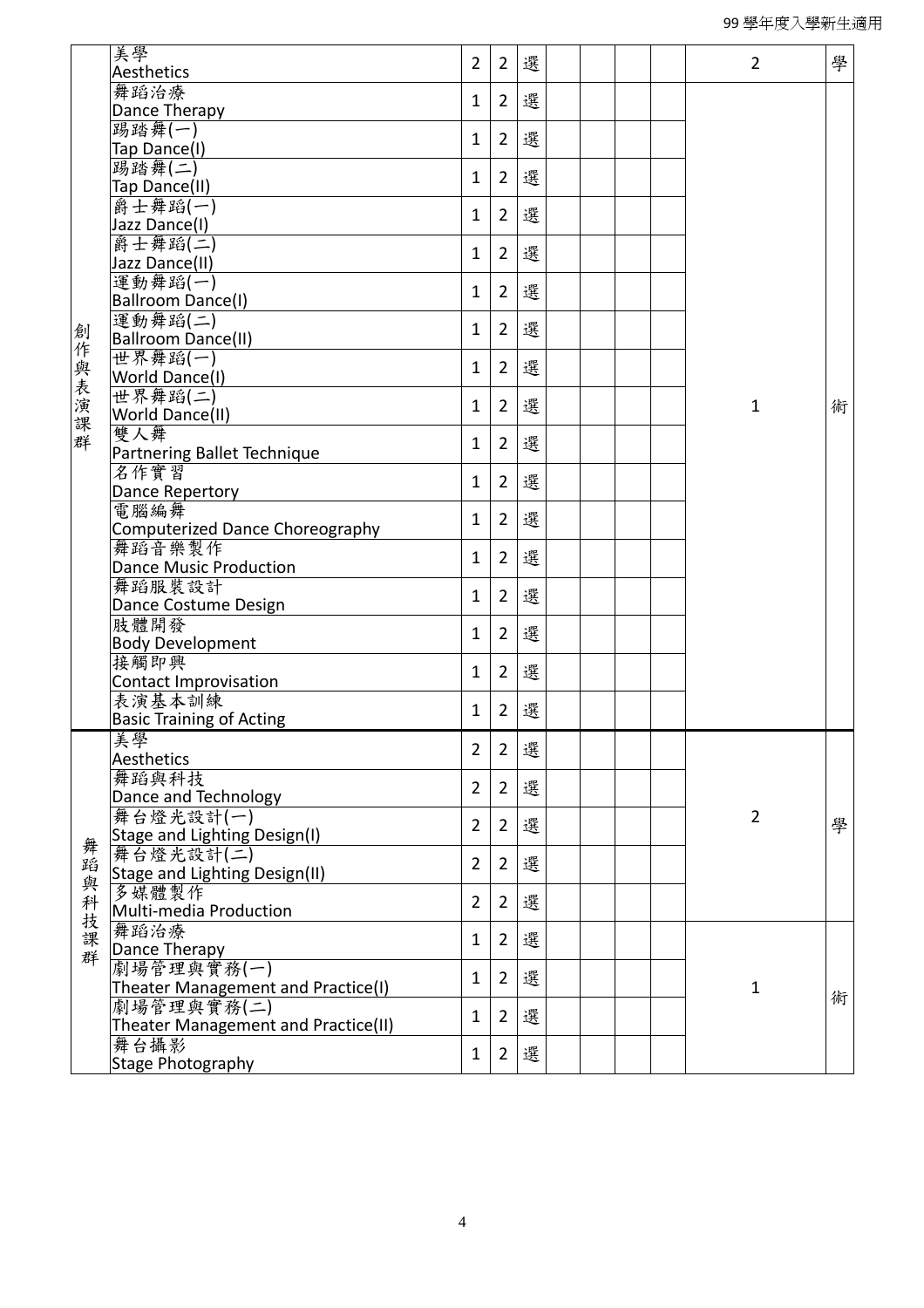|      | 體適能<br><b>Physical Fitness</b>       | $\overline{2}$ | $\overline{2}$ | 選 |  |  |   |   |
|------|--------------------------------------|----------------|----------------|---|--|--|---|---|
|      | 運動營養學<br>Sport and Nutrition         | $\overline{2}$ | $\overline{2}$ | 選 |  |  | 2 |   |
|      | 運動處方<br><b>Exercise Prescription</b> | $\overline{2}$ | $\overline{2}$ | 選 |  |  |   | 學 |
|      | 人體力學<br>Dynamics of Human Movement   | $\overline{2}$ | $\overline{2}$ | 選 |  |  |   |   |
| 體育課群 | 太極<br>Tai-Chi                        | $\mathbf{1}$   | $\overline{2}$ | 選 |  |  |   |   |
|      | 有氧舞蹈<br><b>Aerobic Dance</b>         | $\mathbf{1}$   | 2              | 選 |  |  |   |   |
|      | 流行舞蹈<br>Popular Dance                | $\mathbf{1}$   | 2              | 選 |  |  | 1 | 術 |
|      | 瑜珈<br>Yoga                           | $\mathbf{1}$   | $\overline{2}$ | 選 |  |  |   |   |
|      | 皮拉提斯<br>Pilates                      | $\mathbf{1}$   | 2              | 選 |  |  |   |   |